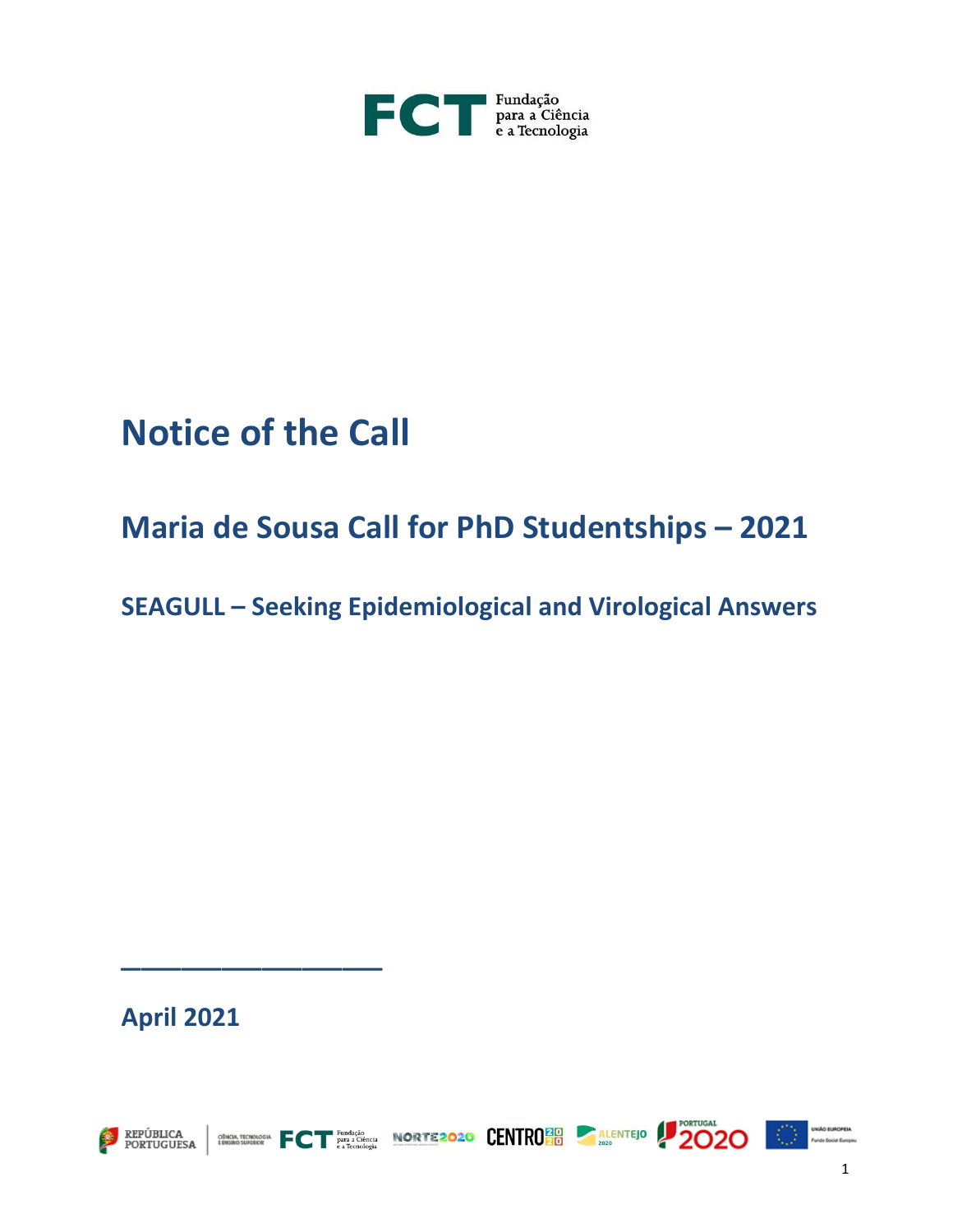

#### **Notice of the Call**

## **Maria de Sousa Call for PhD Studentships – 2021 SEAGULL – Seeking Epidemiological and Virological Answers**

The Fundação para a Ciência e a Tecnologia, I.P. (FCT), in collaboration with the Agência de Investigação Clínica e Inovação Biomédica (AICIB), opens a Call for granting **50** (fifty) PhD studentships (BD) complying with the provisions of the FCT Regulation for Studentships and Fellowships (RBI) and the Research Fellowship Holder Statute (EBI). The indicative number of studentships to be awarded may eventually be increased, according to budget availability.

#### **1. SCOPE AND OBJECTIVES OF THE CALL**

The call Maria de Sousa Call for PhD Studentships – 2021 SEAGULL – Seeking Epidemiological and Virological Answers is focused on the development of knowledge to create the skills required to answer to epidemiologic and virologic phenomena, that may translate into efficient prevention measures, better healthcare and an effective support to citizens.

The Call will support applications in any scientific field that contribute to the following objectives:

- 1. Epidemiology and risk factors for infection, and severe illness caused by the virus;
- 2. Human-animal interaction, mechanisms of resistance and inter-species transmission of the virus, and the risk of pandemics;
- 3. Prevention and preparedness strategies for new epidemics, including vaccines;
- 4. Innovative approaches, including new methods and new technologies, for the disease diagnosis;
- 5. Characterization of the viral infection mechanisms;
- 6. Characterization of the host's immune, cellular and serological, response to infection by the virus, impact of age and comorbidities;
- 7. Development of new therapies and new therapeutic approaches, including life support and personal protection equipment to fight the disease;
- 8. Effects of viral infection on maternal and new-born health;
- 9. Psychological impact and behavioural changes associated with the pandemic.

#### **2. APPLICATION**







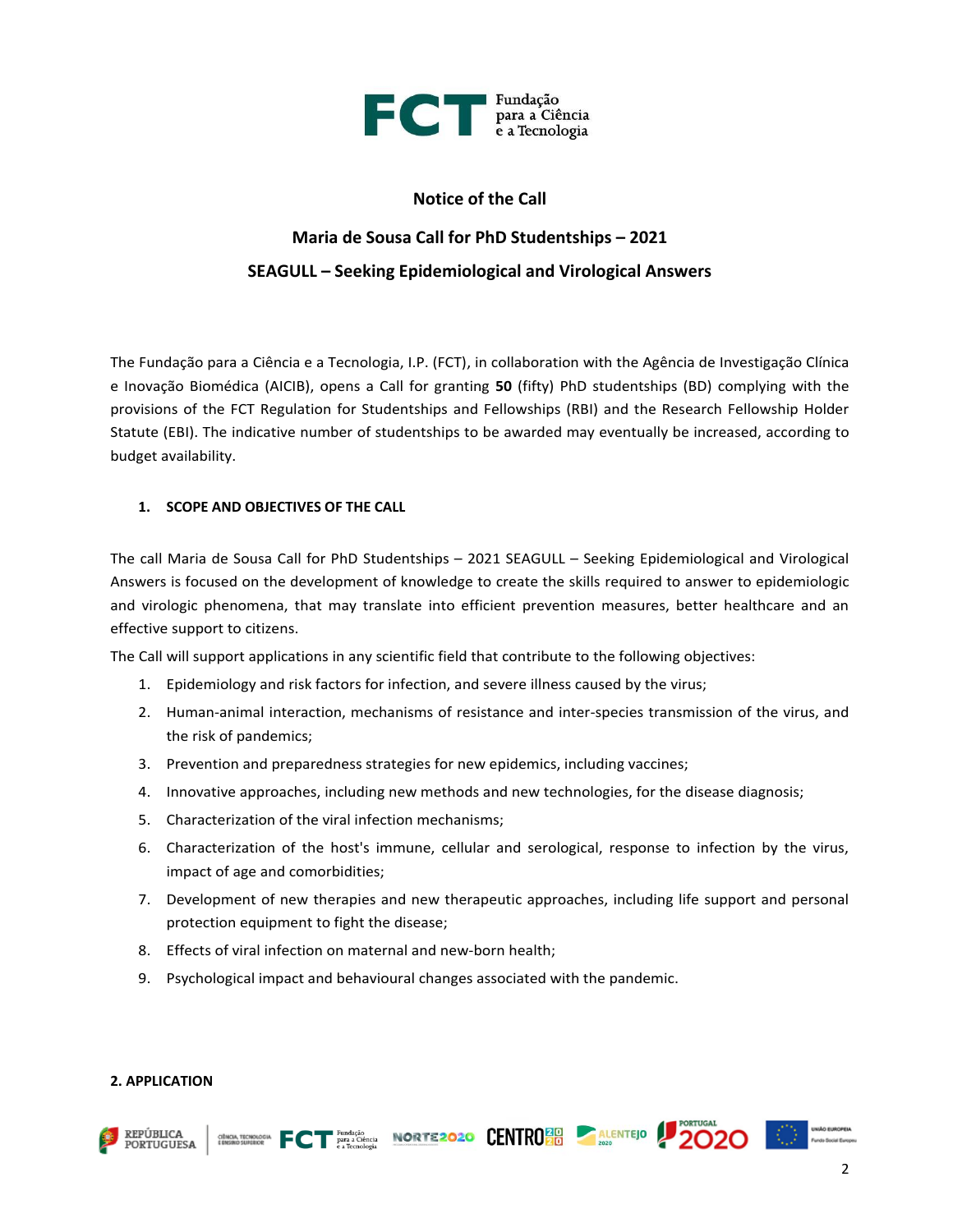

#### The call is open from **June 1 st to 5:00 pm (Lisbon time) June 30th 2021**.

Applications, and all the supporting documents described in the RBI and in this Notice of the Call, must be submitted online using the available application form at: [https://myfct.fct.pt.](https://myfct.fct.pt/) Applications submitted by other means will not be accepted.

All the application procedures, including submission, evaluation, results communication, preliminary hearings, claims and/or appeals, and contract establishment are performed online, in the myFCT platform.

Each applicant may submit one application only, under penalty of cancellation of all applications submitted.

Providing false declarations or committing acts of plagiarism by applicants leads to the exclusion of the application without prejudice of taking other corrective and punitive disciplinary measures.

#### **3. TYPE AND DURATION OF STUDENTSHIPS**

Aiming to support advanced training, PhD studentships will be granted to applicants that fulfil the requirements to join a study cycle that allows to obtain a PhD degree and that wish to develop research work that allows obtaining that degree.

The research activities may be carried out in any environment of production and dissemination of knowledge, national or international, including higher education institutions, R&D units, Associated Laboratories, Collaborative Laboratories, Interface Centres, State Laboratories and other public research institutions, hospitals and healthcare units, other Public Administration entities or private non-profit institutions developing R&D activities.

Similarly, companies acknowledged for their scientific interest or consortia that include any of the aforementioned institutions will be considered as host institutions.

Of note, research activities may be performed in collaboration with different host institutions, public or private, including companies and Public Administration, promoting institutional cooperation, as well as transdisciplinarity and interdisciplinarity.

The work plan may be developed entirely or partially in a national institution (studentship in the Portugal or both in Portugal and abroad, respectively), or fully proceed in a foreign institution (studentship abroad); in the latter case, it is necessary to clearly explain the reasons why the work plan will be exclusively performed abroad.

As a rule, the duration of PhD studentships is annual, renewable up to the maximum number of months requested upon application and cannot be granted for a period less than 3 consecutive months neither more than 48 months.

In case of a studentship carried out both in Portugal and abroad, the work plan period in a foreign institution cannot exceed 24 months.

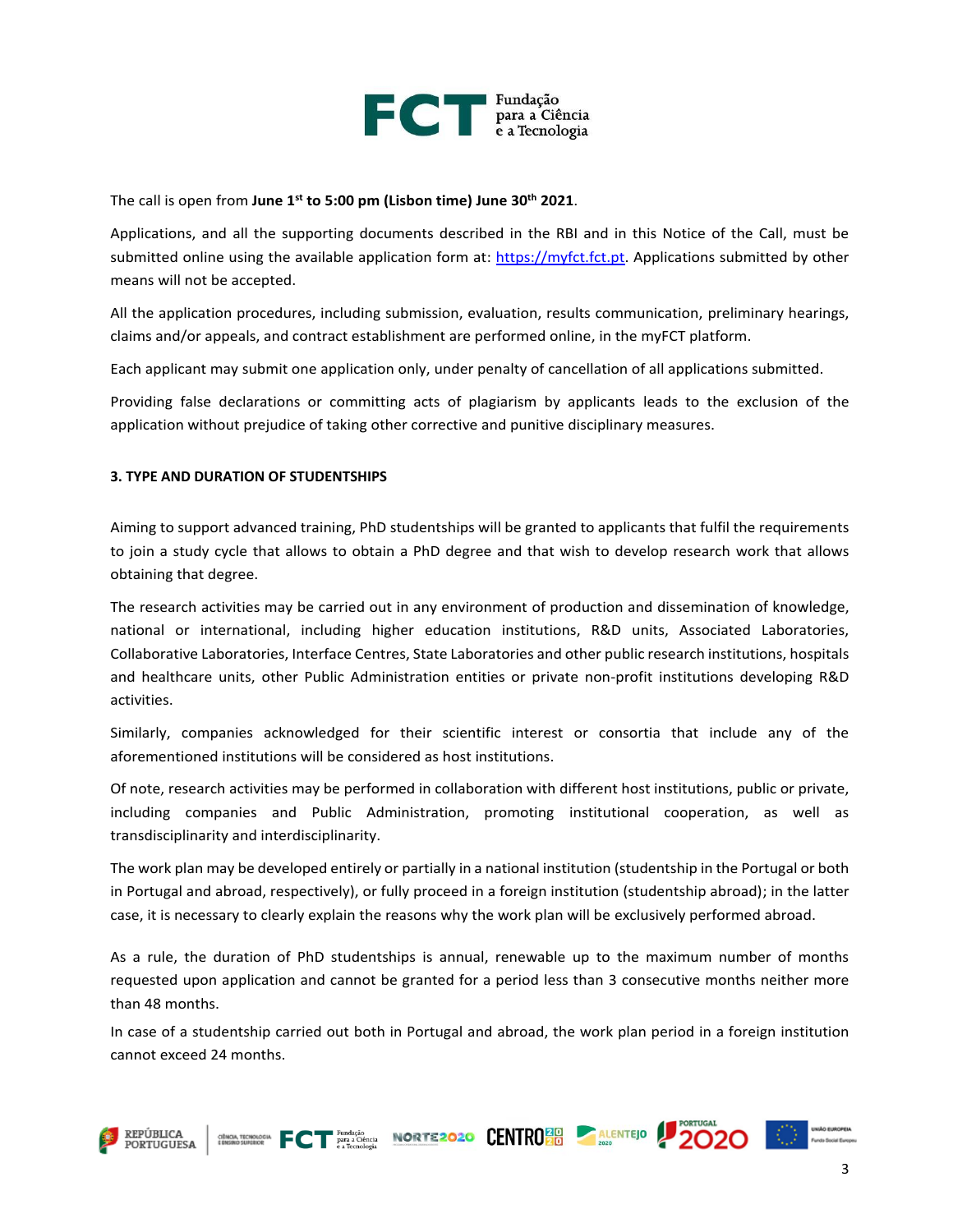

#### **4. RECIPIENTS**

PhD studentships are aimed at applicants enrolled or that comply with the requirements to enrol for PhD studies and who wish to carry out research towards this degree.

#### **5. ADMISSIBILITY**

#### **5.1 Applicants' admissibility requirements**

The following citizens may apply to this call:

- National citizens or citizens from other member-states of the European Union;
- Third-party states citizens;
- Stateless individuals;
- Citizens holding a political refugee status.

To apply for a PhD studentship it is necessary:

- To be a citizen permanently and usually living in Portugal, in case the work plan of the requested studentship proceeds, entirely or partially, in foreign institutions (in case of both in Portugal and abroad or exclusively abroad studentships); this requirement is applicable to both national and foreign citizens;
- Not to have benefited from a PhD or a PhD in industry studentship directly funded by FCT, regardless of its duration;
- Not to hold a doctoral degree.

#### **5.2 Application's admissibility requirements**

It is mandatory, under penalty of non-admissibility:

- a) To associate an updated version of your *Curriculum Vitae* (CV), using the CIÊNCIAVITAE platform; applications in which the CV does not contain any curricular information, presenting only name and CIÊNCIA ID reference, will be considered as non-eligible;
- b) To submit a **detailed description of the work plan** (the academic component of a doctoral programme is not considered part of the work plan);
- c) To ensure that the **scientific supervisor confirms her/his association** to the application and submits her/his CV using the CIÊNCIAVITAE platform or by uploading a PDF file;
- d) To indicate the host institution(s), up to a maximum of N+1, where N is the number of associated



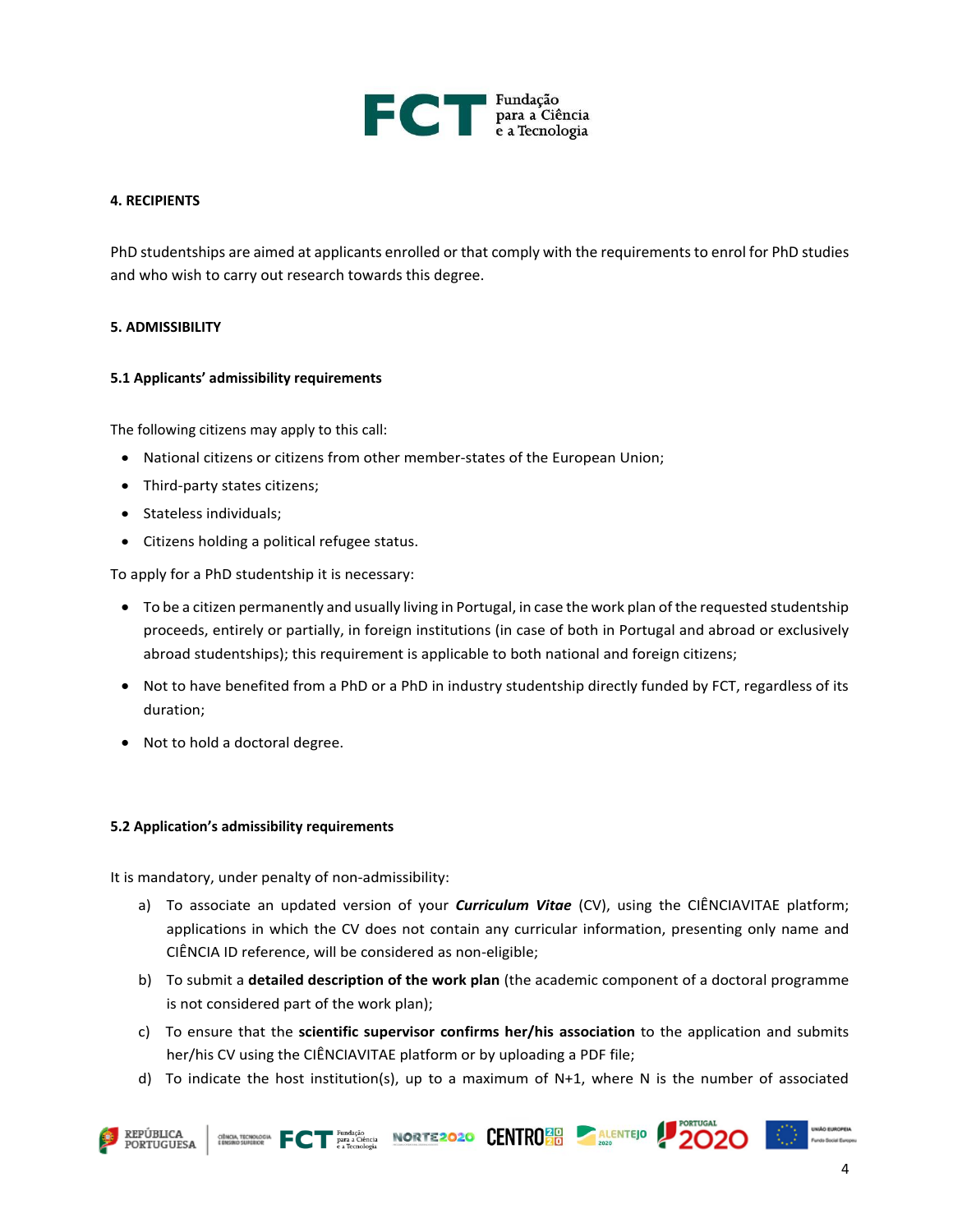

supervisors, and, therefore, cannot exceed the number of 4 institutions;

- e) To write **one motivation letter**, in the respective field of the application form, explaining the reasons for her/his application, presenting her/his academic/professional career path and how it is related to the work plan, if applicable;
- f) To present the **most representative document of the applicant's scientific/professional path**; this document may be, for example, a scientific publication, a communication in a conference, a poster presentation, a scientific report or master thesis, proof of scientific or professional achievements, a performance or artistic creation; academic degree certificates, CVs or documents illustrating, or compiling applicant's career path should not be submitted in this field;
- g) To submit **2 different recommendation letters**, signed by the respective issuer; these letters should include the academic and/or professional context relationship of the candidate with the referee and should also specify that are related with this specific call; supervising acceptance letters should not be used as recommendation letters; as an example, recommendation letters may refer to the applicant's maturity and career path adequacy related to the proposed work plan; letters without issuer's identification will not be considered and both signature and present date are mandatory;
- h) To present a **timeline**, showing the scheduling of the tasks proposed in the work plan, as well as the main milestones to be achieved;
- i) To present/prepare and submit **the application and all related documents**, including the recommendation letters and the most representative document of the applicant's scientific/professional path, in **Portuguese** or in **English**; this is also applicable to documents submitted by the supervisors.

#### **5.3 Information of Optional submission**

The following elements are relevant for application's evaluation, however of optional submission in the application form and/or in **CIÊNCIA**VITAE platform:

- a) **Applicant's ORCID** code. The ORCID record in **CIÊNCIA**VITAE is recommended but does not replace the association of your updated CV in this platform;
- b) **ORCID code of the scientific supervisor(s)**, if applicable; the identification of the ORCID code does not replace filling in and updating the CV in **CIÊNCIA**VITAE or, alternatively, uploading the CV in a PDF file;
- c) **Academic degree certificatesindicating the final grade**; of note that, if not presented, the assessment of the Merit of the Applicant (see point 5.1) will be affected accordingly;
- d) **Letter of support**, in case of external institutional collaborations, additional to the host affiliation, confirming the planned or established cooperation between applicant, supervisor(s) and affiliation institution(s);
- e) In case the work plan includes **ethical questions**, these should be clearly addressed in the respective field of the application form.







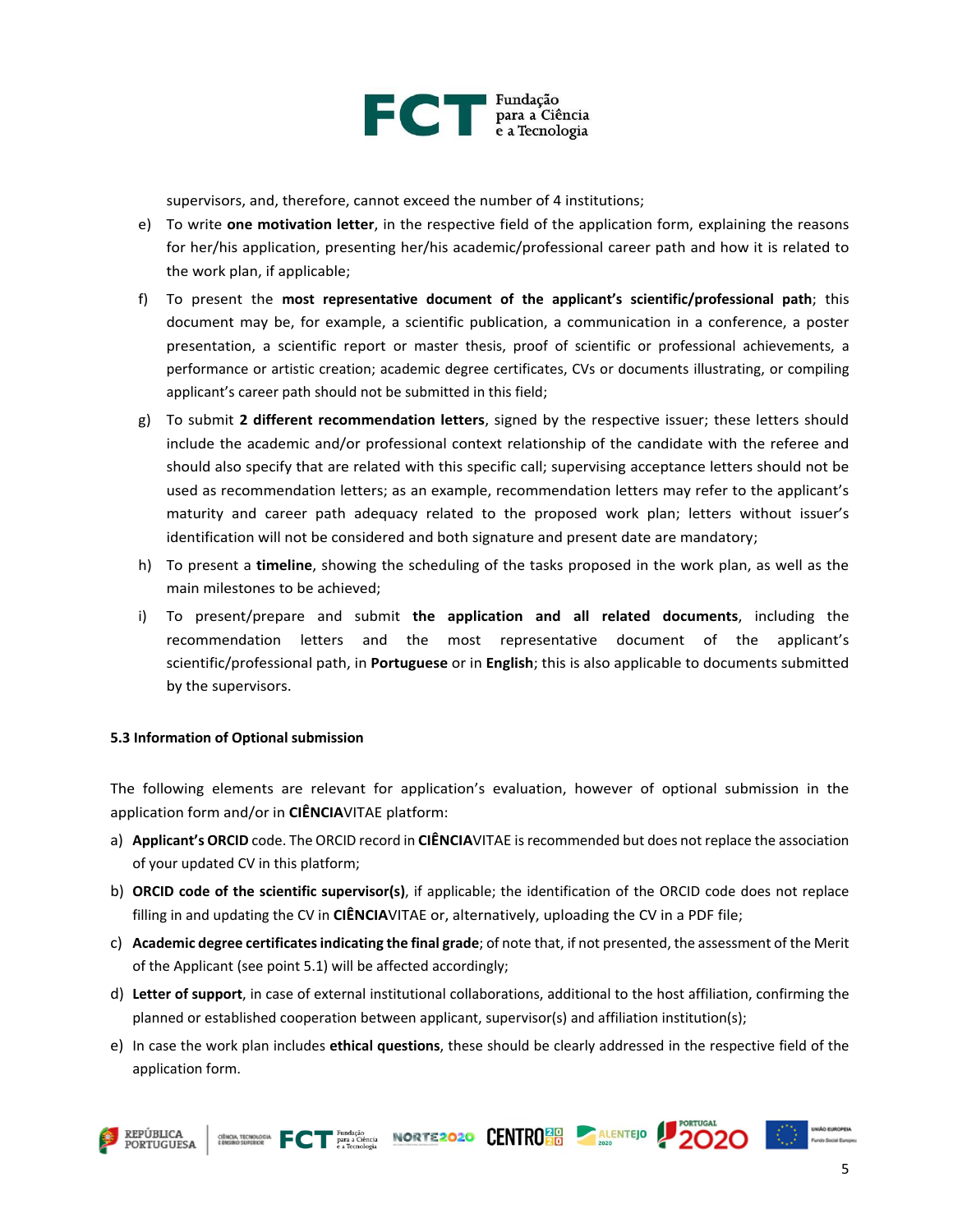

#### **6. EVALUATION CRITERIA**

All admitted applications must be graded from zero (0.000, minimum) to five (5.000, maximum) in each of the three evaluation criteria:

Criterion A – Merit of the Applicant; Criterion B – Merit of the Work Plan;

Criterion C – Merit of the Hosting Conditions.

In order to decide the conditional granting of the PhD studentships, applicants will be ranked according to the weighted average of the score obtained in the three criteria, following the relative weighting of: **40%** Merit of the Applicant (A); **40%** Merit of the Work Plan (B); **20%** Merit of the Hosting Conditions (C), converted into the following formula:

#### Final grade =  $(0, 4 \times A) + (0, 4 \times B) + (0, 2 \times C)$

For tiebreaking purposes, the final ranking list will be based on the scores assigned to each of the evaluation criteria in the following order: criterion A (Merit of the Applicant), criterion B (Merit of the Work Plan) and criterion C (Merit of the Hosting Conditions).

Grades in any of the evaluation criteria shall be awarded with three decimal digits. Values resulting from the application of formulas shall be rounded to the third decimal digit using the following rule: when the fourth decimal digit is equal to or greater than 5 (five) it shall be rounded in excess; if lesser, the value of the third decimal digit shall be upheld.

Applicants whose **application is scored with a final grade lower than 3.000 are not eligible** for studentship granting.

#### **6.1 Criterion A – Merit of the Applicant**

The criterion A, Merit of the Applicant, which has a 40% relative weight to the final score, is evaluated based on two sub-criteria:

A1. **Academic career** (reflecting the academic degree grades), with a relative weight of **50%** in the Merit of the Applicant;

A2. **Personal curriculum** (reflecting the scientific and professional career, and academic career, when applicable, and applicant's motivation to pursue this study cycle), with a relative weight of **50%** in the Merit of the Applicant.







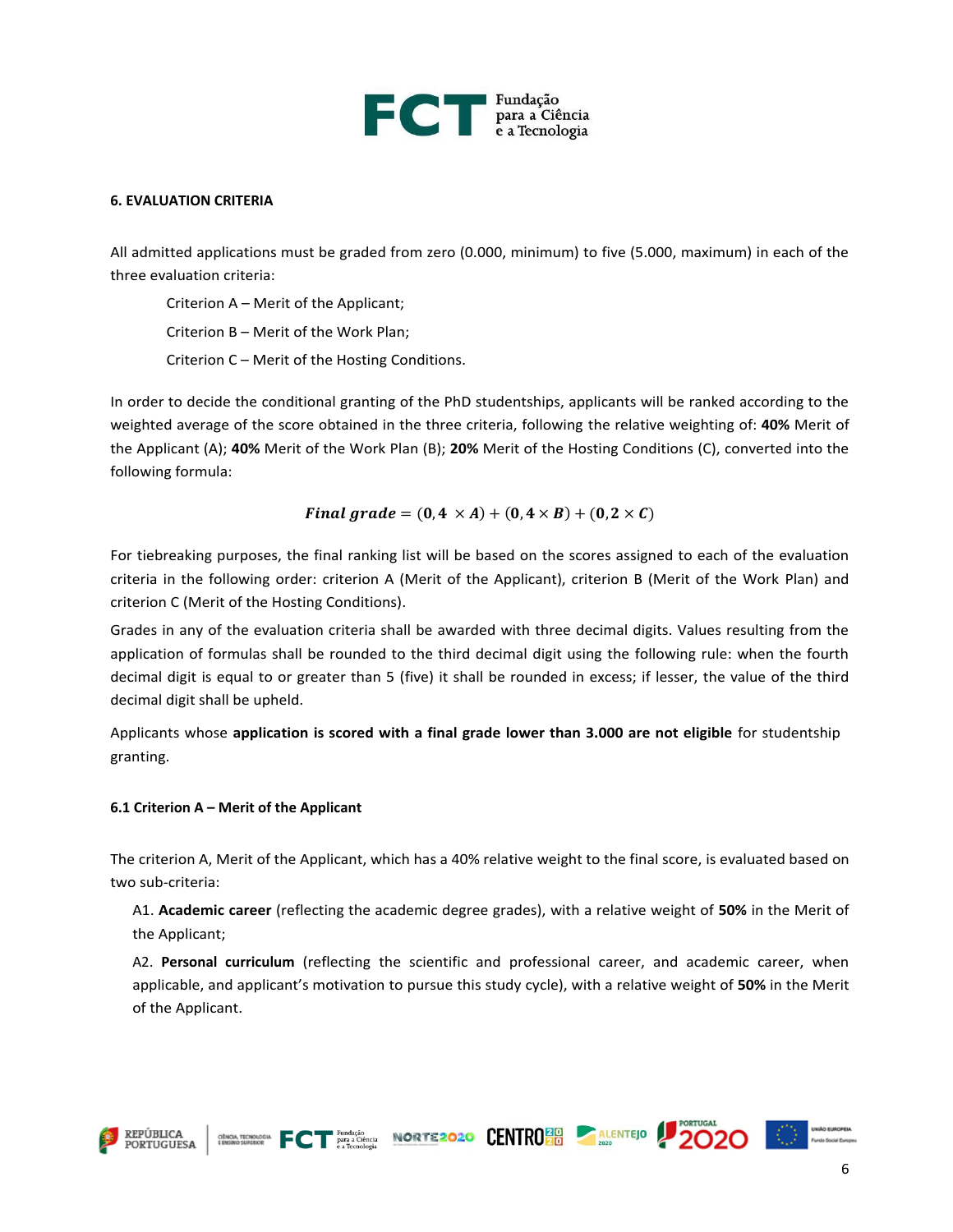

The score awarded to criterion A is calculated applying the following formula:

$$
Criterion A = (0, 5 \times A1) + (0, 5 \times A2)
$$

#### **6.1.1 Sub-criterion A1 – Academic Career**

The academic career sub-criterion is calculated according to the **final classification stated in the academic degree certificate, submitted** in the application form: i) Graduate + Master / Integrated Master; ii) Graduate degree only; or iii) Master degree only, following Table 1.

| <b>Graduate + Master degrees</b><br>(pre- or post-Bologna) or<br><b>Integrated Master degree</b><br>(300-360 ECTS) |          | Graduate degree (180 ECTS)<br>(pre- or post-Bologna) |          | Master degree (90-120 ECTS)<br>(pre- or post-Bologna) |          |
|--------------------------------------------------------------------------------------------------------------------|----------|------------------------------------------------------|----------|-------------------------------------------------------|----------|
| <b>Final Grade</b>                                                                                                 | A1 Score | <b>Final Grade</b>                                   | A1 Score | <b>Final Grade</b>                                    | A1 Score |
| $\geq 18$                                                                                                          | 5.0      | $\geq 17$                                            | 3.5      | $\geq 17$                                             | 3.0      |
| 17                                                                                                                 | 4.5      | 16                                                   | 3.0      | 16                                                    | 2.5      |
| 16                                                                                                                 | 4.0      | 15                                                   | 2.5      | 15                                                    | 2.0      |
| 15                                                                                                                 | 3.5      | 14                                                   | 2.0      | 14                                                    | 1.5      |
| 14                                                                                                                 | 3.0      | $14$                                                 | 1.5      | < 14                                                  | 1.0      |
| $14$                                                                                                               | 2.5      |                                                      |          |                                                       |          |

| <b>Table 1 –</b> Reference table to score the sub-criterion A1 – Academic career |
|----------------------------------------------------------------------------------|
|----------------------------------------------------------------------------------|

Note: To calculate the score of sub-criterion A1, the prevailing grade is the one stated in the respective degree certificate(s). Certificate final grades presented with decimal digits shall be rounded to the third decimal digit using the following rule: when the fourth decimal digit is equal to or greater than 5 (five) it shall be rounded in excess; if lesser, the value of the third decimal digit shall be upheld. To calculate the arithmetic average between the graduate and master degrees' grades, the original grades indicated in the certificates (even if presented with decimal digits) shall be considered, rounding only the final grade average. If the degree certificate simultaneously shows, both the rounded and the decimal grades, the rounded grade shall be used.

#### **IMPORTANT: In case no valid academic degree certificate is submitted, the sub-criterion A1 will be scored zero (A1 = 0).**

To apply the scoring system presented in Table 1 it is mandatory to submit, in the application form, the following documents:

a) **Academic degree certificates, indicating the final grade** and, if possible, the final classification of the disciplines completed. Applicants with post-Bologna education shall present both 1<sup>st</sup> and 2<sup>nd</sup> study cycles academic degree certificates or an integrated master certificate, while applicants with pre-Bologna education should present the graduate and/or master degree certificates. It should be noted that a certificate of curricular units does not substitute the submission of a degree certificate including the degree's final grade required to the sub-criterion A1 calculation.

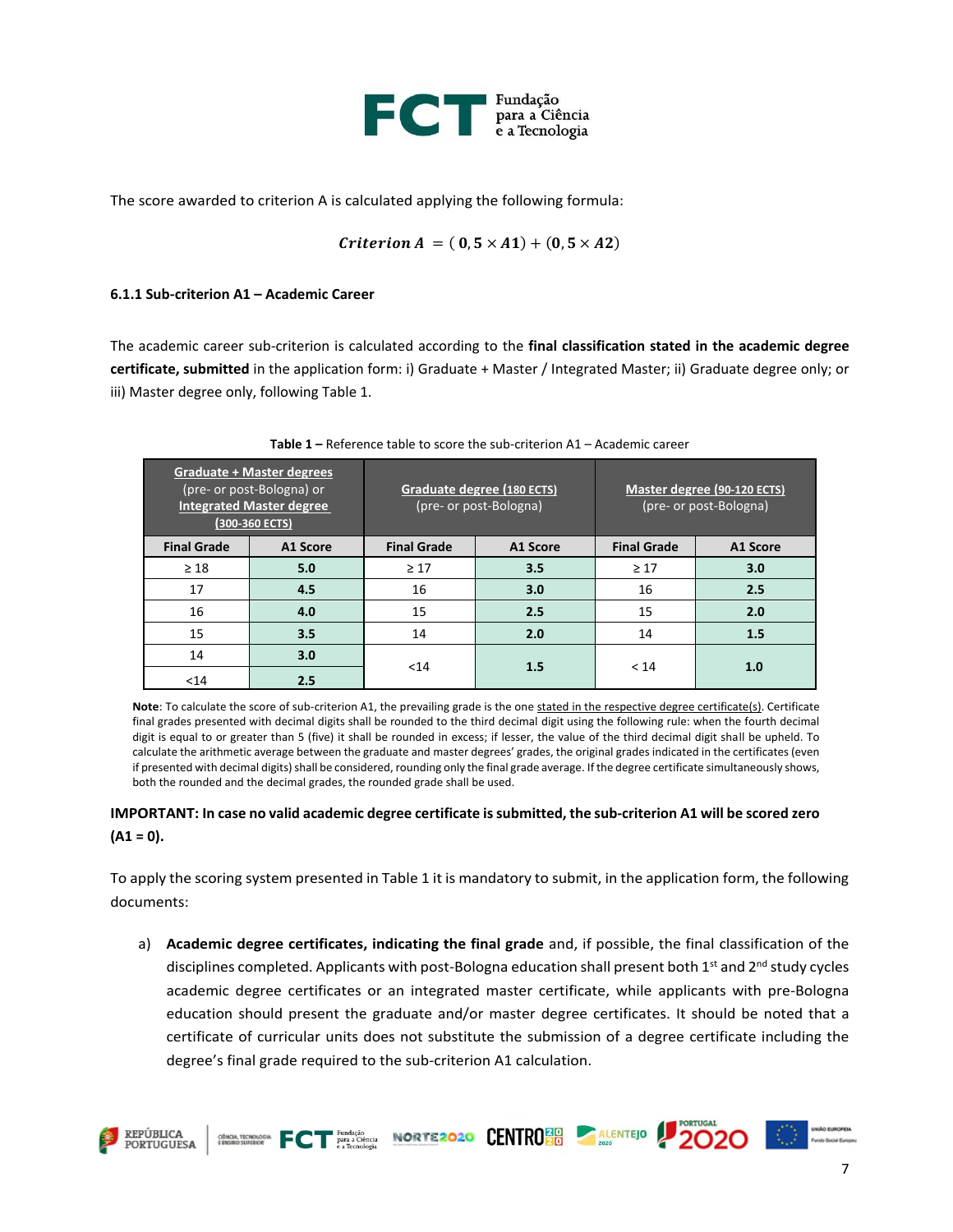

b) In case of **foreign academic degrees**, and to guarantee the application of the principle of equal treatment to applicants with national and foreign academic degrees, **it is mandatory to submit the recognition** of such degrees and **the conversion of the respective final grade to the Portuguese grading scale**.

The recognition of foreign academic degrees and diplomas, and the conversion of the respective final grade to the Portuguese grading scale, can be issued by a Portuguese public higher education institution, or by the Directorate General for Higher Education (*Direção Geral do Ensino Superior*, DGES). FCT suggests visiting the DGES portal at [https://www.dges.gov.pt/en.](https://www.dges.gov.pt/en)

For the application of **Table 1**, the following must be considered:

a) The final grade average of "graduate + master" degrees, in a pre- or post-Bologna academic path, is the result of the simple arithmetic average of the final grade obtained in the  $1<sup>st</sup>$  cycle (180 ECTS)/graduate degree and the final grade obtained in the  $2^{nd}$  cycle (90-120 ECTS)/master degree, by applying the following formula:

### Final score average (graduate + master degrees) =  $\frac{1 \text{st cycle final grade (graduate degree)} + 2 \text{nd cycle final grade (master)}}{2}$

- b) In case of integrated master degrees whose institutions do not issue separate certificates for  $1^{st}$  and  $2^{nd}$  cycles' final grades, the final grade indicated in the degree certificate should be considered (300-360 ECTS).
- c) When both integrated master degree certificate (300-360 ECTS) and a pre-Bologna or 2nd cycle degree certificate are presented, the final grade of **the integrated master degree is the one to be considered**.
- d) If only a graduate or master degree certificate is submitted, the corresponding scoring system should be applied according to the respective columns in Table 1.
- e) When applicants submit **more than one equivalent graduate and/or master degree certificate** (with equivalent number of ECTS), the evaluation panel has to decide which of the equivalent academic degree is more adequate to the work plan and must thus be used to calculate the score of the academic career sub-criterion (A1). For instance, if an applicant submits a graduate degree certificate and more than one master certificate, the panel should consider the master's degree that is most suitable for the development of the work plan. However, if an applicant presents both an integrated master and a 2<sup>nd</sup> cycle degree certificates (without a graduate degree or a 1<sup>st</sup> cycle of studies), the panel must consider the integrated master's degree to calculate the academic career score, as previously indicated. The evaluation panel should consider the alternative submitted degree(s) in the assessment of sub-criterion A2, valuing applicant's personal curriculum. In any case, the criteria used by the panel must be explained in the respective evaluation reports and in the panel meeting report.
- f) To calculate sub-criterion A1, in cases of certificates stating qualitative grades only (as pre-Bologna degree certificates, for example), the respective grade should be converted according to Table 2. The calculation of the final grade average (graduate + master) should then be used to determine A1 final score through the application of Table 1.





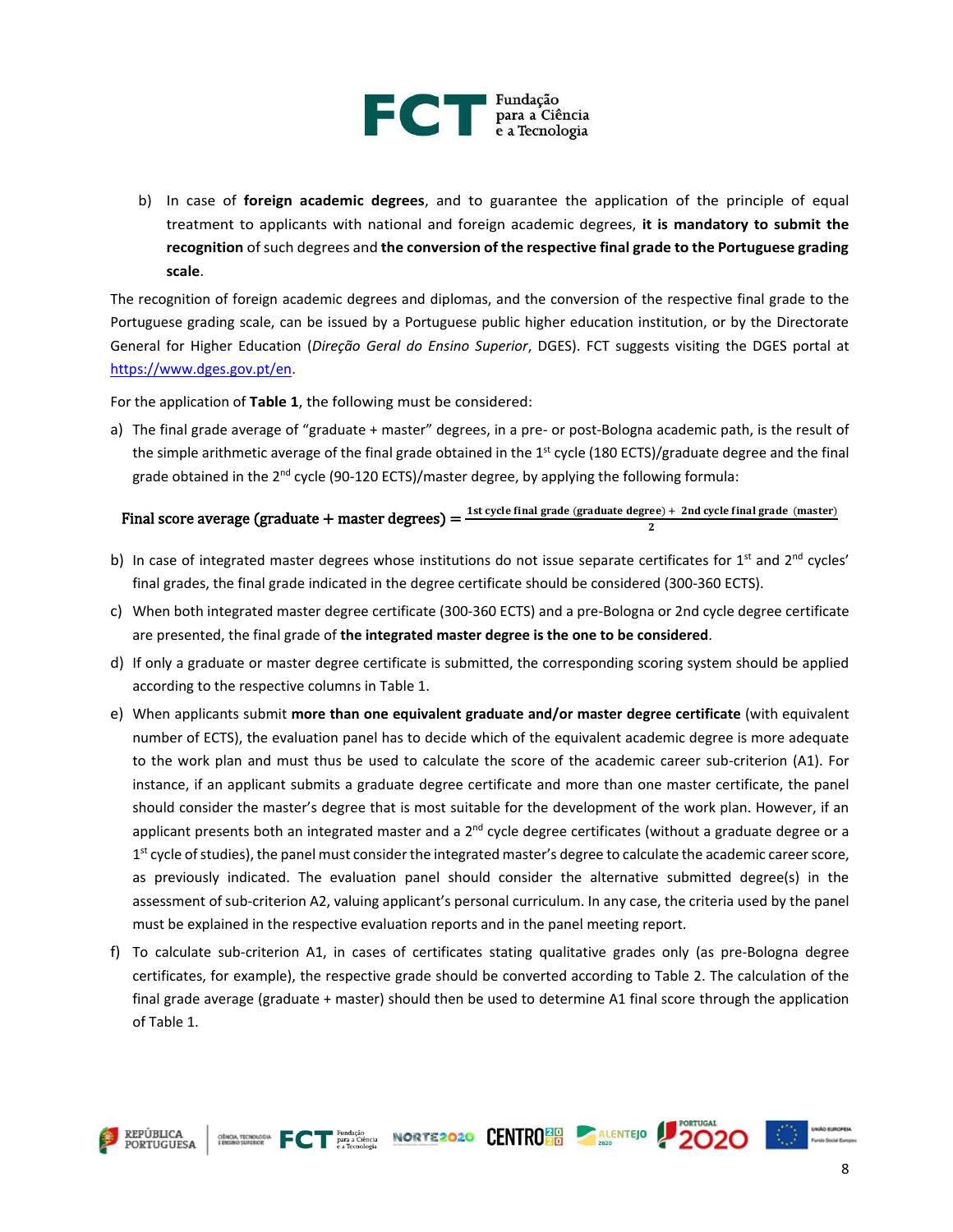

#### **Table 2 – Table for conversion of qualitative grades**

| <b>Qualitative grade</b>                                                                                      | <b>Converted grade</b> |
|---------------------------------------------------------------------------------------------------------------|------------------------|
| Excellent<br>Very Good with Distinction<br><b>Praise and Distinction</b><br>Magna Cum Laude / Summa Cum Laude | 18                     |
| Very Good<br>Approved with Distinction<br>Good with Distinction<br>Cum Laude                                  | 16                     |
| Good<br>Approved / Approved by Unanimity                                                                      | 14                     |
| Sufficient                                                                                                    | 12                     |

The **minimum grade of zero (A1 = 0) will be scored to sub-criterion A1 in any case that is not included in Table 1.**  Some examples are described below:

- a) When **no certificate is submitted, in the application form,** neither graduate nor master's degree certificates (national or foreign);
- b) When both national graduate and master certificates **do not state the respective final grade** (neither quantitative nor qualitative);
- c) When both foreign graduate and master certificates **are not recognized, nor the final grades converted to the Portuguese grading scale**.

#### **6.1.2 Sub-criterion A2 – Personal Curriculum**

The assessment of applicants' personal curriculum should be performed in a holistic way, from a global vision of the merit of their scientific and professional career. In this analysis, the panel should consider the academic results that were not included in the calculation of the sub-criterion A1 – Academic career (only if the academic degree certificates were submitted in the application form and, in case of foreign academic degrees, the respective recognition/equivalence), and the several dimensions of the curriculum that may demonstrate a relevant personal, scientific and professional career.

The personal curriculum evaluation should also consider the motivation letter, namely the clarity with which the candidate identifies the reasons underlying her/his application, including, for example, the choice of the proposed work plan, as well as the scientific maturity shown. Letters of recommendation and the most representative document of the applicant's scientific/professional path, elements of mandatory submission, must be also assessed withing the scope of sub-criterion A2. Regarding the letters of recommendation, the skills

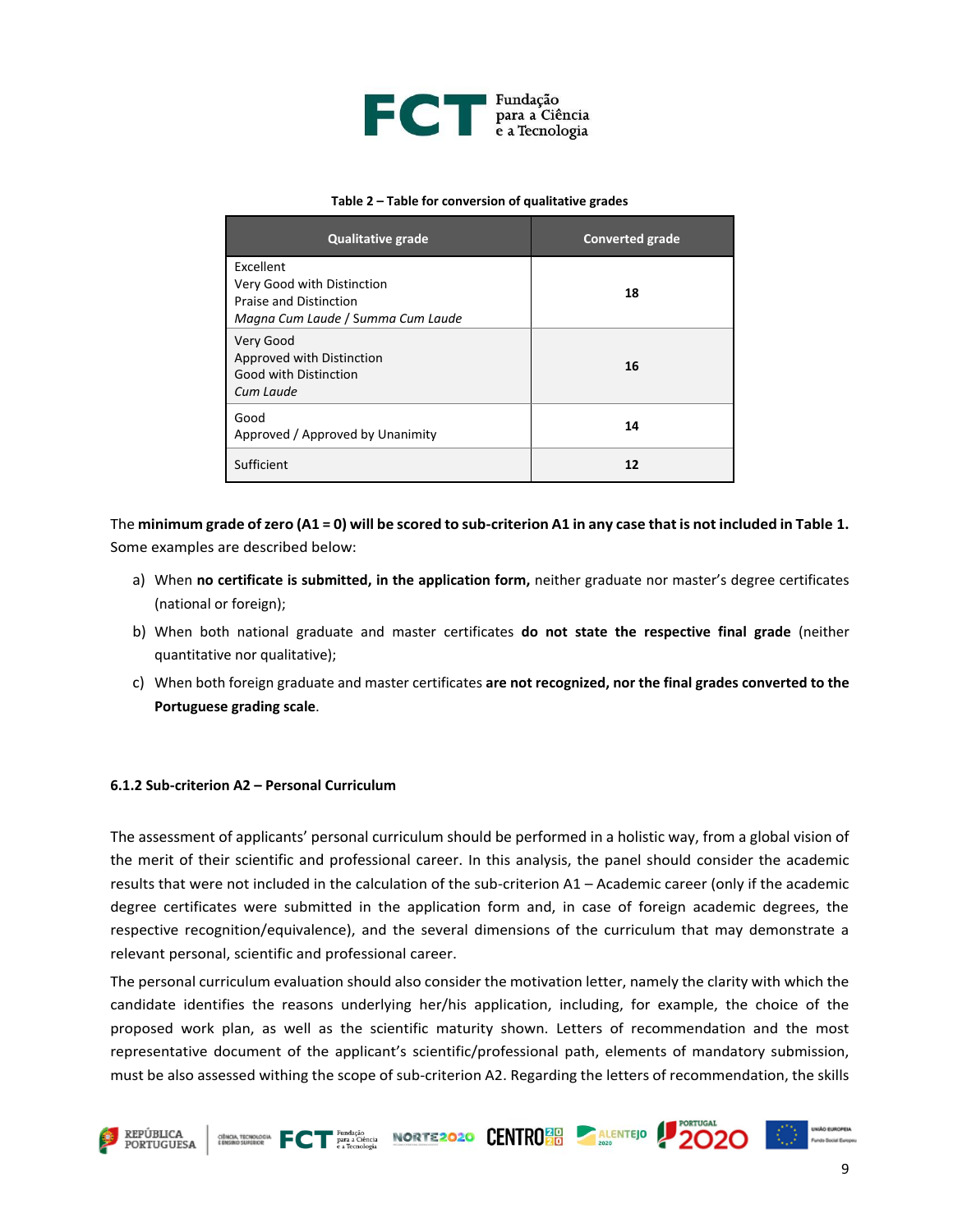

identified by the references selected by the applicant must be evaluated, while in the case of the most representative document, the quality of the element that the candidate considered to be the most representative of her/his personal path must be assessed.

The grade scored to this sub-criterion should therefore translate a global and integrated view of applicant's personal curriculum and should be described in a clear, detailed and consisted way.

#### **6.1.3 Disability Bonuses**

Applicants that state a degree of disability equal to or above 90% shall have a bonus of 20% on criterion A – Merit of the Applicant. Applicants that state a degree of disability equal to or above 60% and under 90%, shall have a bonus of 10% in this criterion. The degree of disability **should be duly proven** by submitting, in the application form, the document *Atestado de Incapacidade Multiuso*, issued according to the Decree-Law no. 202/96, of 23 of October, in its current version.

#### **6.2 Criterion B – Merit of the Work Plan**

The Merit of the Work Plan criterion has a relative weight of 40% and should be evaluated in an integrated manner, taking into consideration the following three sub-criteria:

- B1 Justified relevance of the object of study;
- B2 Scientific quality of the state of the art and the methodology of the work plan;
- B3 Feasibility of the work plan.

For sub-criterion B1, the evaluation should be based on the clear definition of aims and research questions, the potential contribution of the research project to the knowledge and progress of science and technology.

The assessment of sub-criterion B2 should be based on the relevance of the state of the art and the proposed research methodology, considering the clarity, consistency, and coherence, in accordance with internationally accepted standards.

For sub-criterion B3, evaluation should be based on the adequacy of methodologies to the tasks and aims proposed in the work plan and the respective planned deadlines as the total period expected to complete the project. If applicable, the risk assessment analysis should also be presented, by identifying the most critical points and the corresponding contingency measures to be adopted.

The presentation of a timeline, of mandatory submission, should also be considered, as well as additional and optional information related to the work plan such as schemes, formulas, or figures. If appropriate, applicants may also submit a letter of support (do not confuse with recommendation letters); although optional, this element is relevant to demonstrate the planned cooperation between all the entities/researchers besides the identified host institutions/supervisors, respectively, in order to better analyse the work plan feasibility.

Whenever the work plan's scientific area, methodology or results include ethical questions, these should be

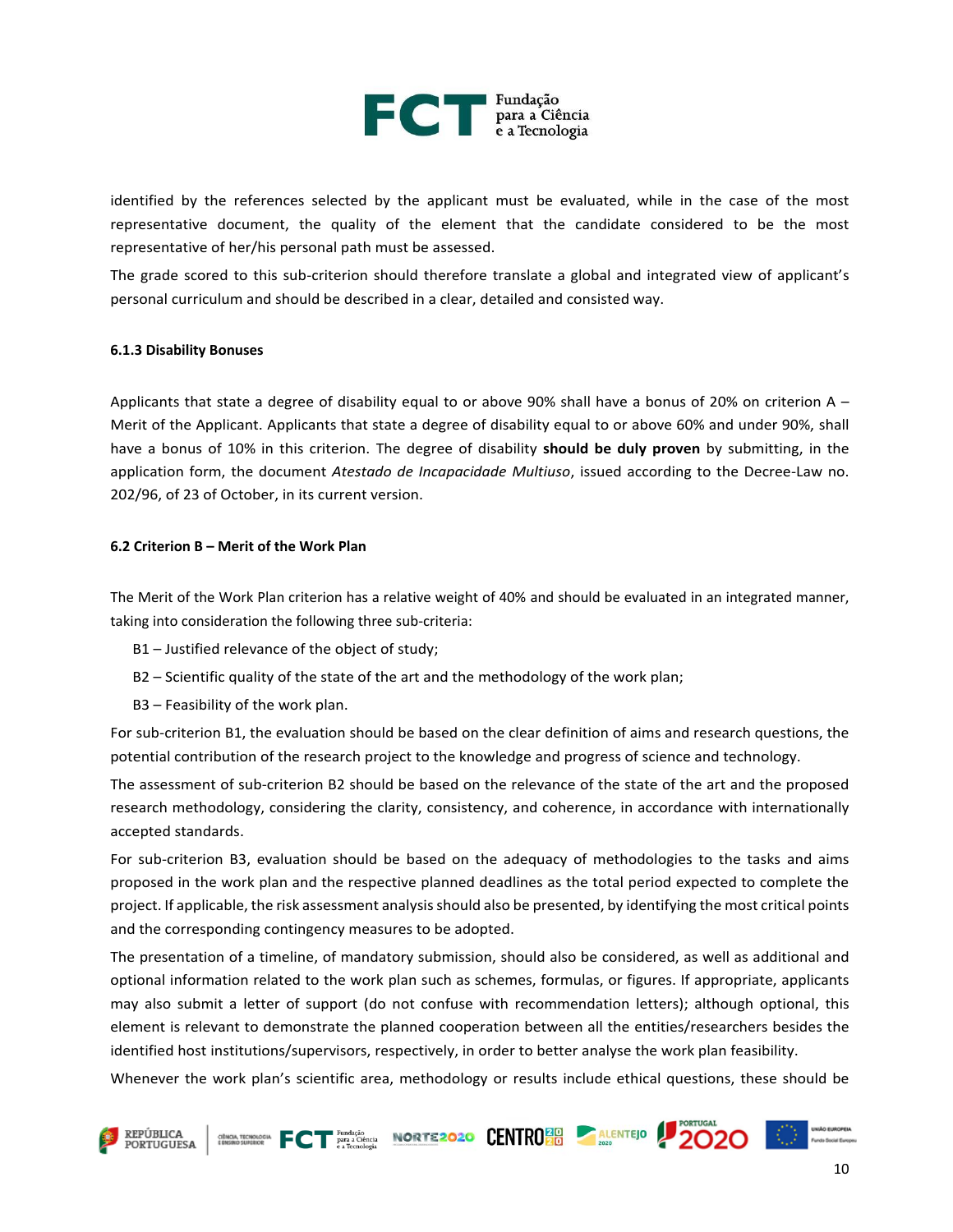

clearly identified and justified (in the respective field of the application form), explaining how they will be addressed. To help identifying these questions, the ethics self-assessment guide should be consulted (Ethics Guide, available at [https://www.fct.pt/apoios/bolsas/mariadesousa.phtml.en\)](https://www.fct.pt/apoios/bolsas/mariadesousa.phtml.en).

#### **6.3 Criterion C – Merit of the Hosting Conditions**

The merit of the hosting conditions, which has relative weight of 20%, is evaluated taking into consideration three sub-criteria:

 $C1$  – The scientific merit and experience of the supervisor(s) in the scientific field of the application, and the respective adequacy to supervise the PhD candidate;

C2 – Quality and adequacy of the host institution(s);

C3 – Applicant's demonstration of her/his motives to choose the supervising team, including both supervisor(s) and host institution(s).

The evaluation of these sub-criteria should be integrated, considering the supervisor(s) associated CV and the means available at the host institution(s) mentioned along the application form and applicant's demonstration, in the respective field of the form, on the adequacy of supervising conditions should also be considered to guarantee the accomplishment of the proposed work plan.

Applications that present more than one host institution should clearly indicate the tasks performed in each institution. Similarly, in case of applications proposing one or two co-supervisors, the role of each one should be explained in order to analyse the relevance of their participation in the development and feasibility of the work plan.

When applying to a Studentship **both in Portugal and abroad** (whose work plan is partially carried out in a foreign institution), it is mandatory to identify the foreign affiliation institution(s), and to associate the respective foreign supervisor/co-supervisor, affiliated to that/those institution(s). If no foreign host institution(s) and supervisor/co-supervisor in this/these institution(s) is/are indicated, **the application will be automatically converted into an application to a PhD studentship in the country**, being evaluated and financed accordingly. Similarly, in case of a PhD Studentship abroad, only the applications whose host institution(s) is abroad can be considered as such. In this case, an additional justification is required, clearly explaining the reasons why the research activities should be exclusively performed abroad, without the participation of any national entity.

In case the applicant describes, in any of the fields of the application form, the collaboration of a (co)supervisor that is not associated to the application, its participation should not be considered in the evaluation; the panel should only analyse the CV of supervisor, and co-supervisor, if applicable, whose association to the application was successfully confirmed.

#### **7. EVALUATION**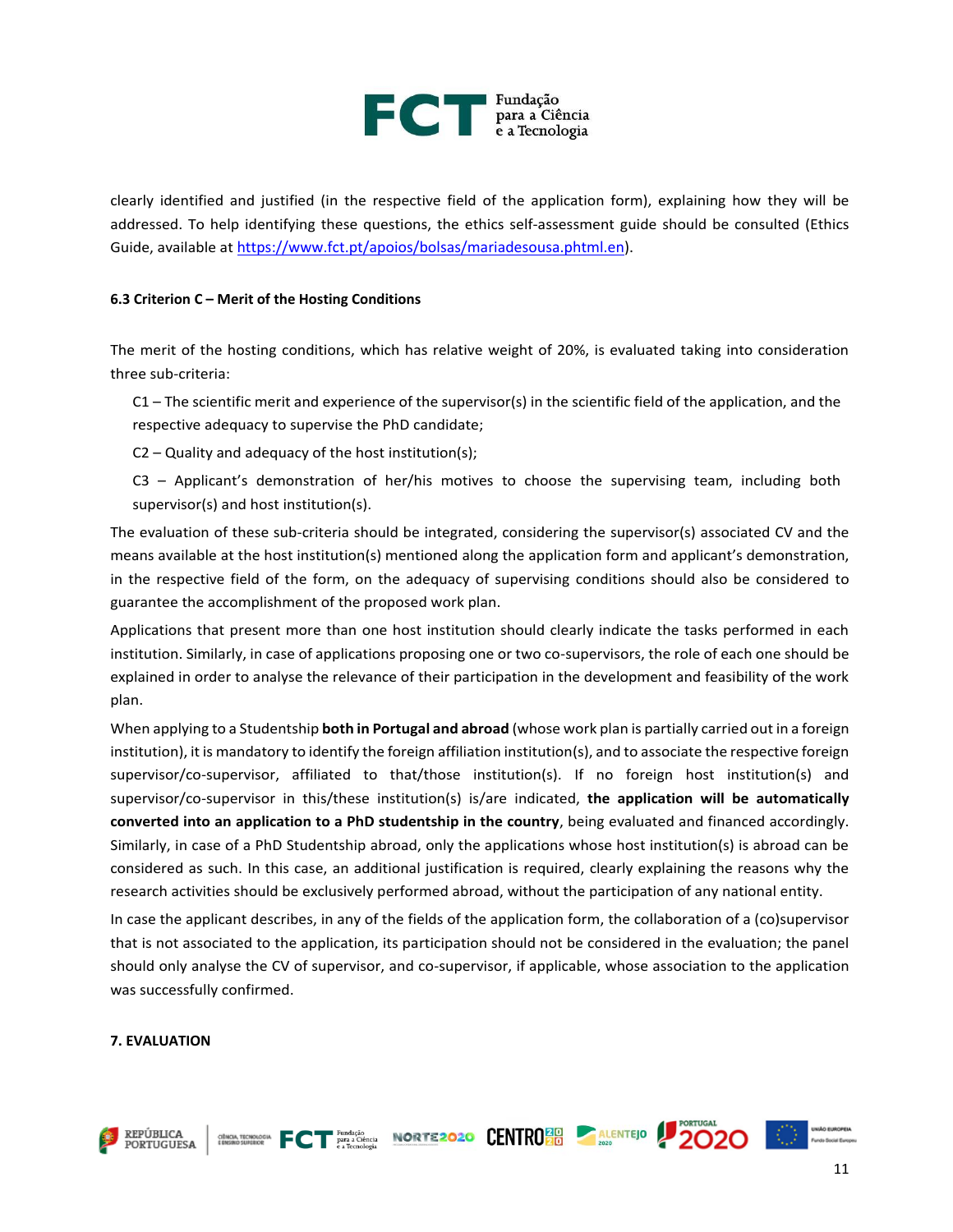

FCT, in collaboration with AICIB, will designate the evaluation panel, composed by experts whose experience and scientific merit is acknowledged, specialized in the scientific fields of the call.

The work developed by the evaluation panel is coordinated, by FCT invitation, by one of its members, who has the responsibility to guarantee that the evaluation exercise is conducted with transparency, independence, and equity. The constitution of the evaluation panel will be made public at FCT's webpage before the beginning of the evaluation procedure.

The evaluation panel will analyse applications considering the evaluation criteria disclosed in the Notice of the Call, considering all the appreciation elements.

The evaluation panel should follow the evaluation procedure available in Annex I – Evaluation Guide – of this Notice of the Call, which is reproduced here for all purposes and may be consulted at <https://www.fct.pt/apoios/bolsas/mariadesousa.phtml.en> or a[t https://myfct.fct.pt/.](https://myfct.fct.pt/)

#### **8. RESULTS DISCLOSURE**

Evaluation results are disclosed in applicants' personal area of myFCT in <https://myfct.fct.pt/>; results communication will also be disclosed at FCT's website:

[https://www.fct.pt/apoios/bolsas/mariadesousa.phtml.en.](https://www.fct.pt/apoios/bolsas/mariadesousa.phtml.en)

#### **9. DEADLINES AND PROCEDURES FOR PRELIMINARY HEARING, CLAIMS AND APPEALS**

Once the provisional ranked list of the evaluation results has been communicated, applicants who have an unfavourable provisional decision may use their right to dispute it during the preliminary hearing phase, which takes place within 10 working days, according to Articles no. 121 and the following of the Administrative Procedure Code (CPA).

The final decision will be disclosed after the analysis of applicants' arguments presented in the preliminary hearing. Final decision can be claimed within 15 working days or, alternatively, appealed within 30 working days, after the communication of the final results, respectively.

#### **10. STARTING DATE OF THE PHD STUDENTSHIP**

The studentships will start at the  $1<sup>st</sup>$  day of the month indicated by the applicant during the granting procedure, that must occur between September 1st 2021 and August1st 2022.

#### **11. REQUIREMENTS FOR STUDENTSHIP GRANTING**

The following documents are of mandatory submission, upon conditional granting of the studentship for

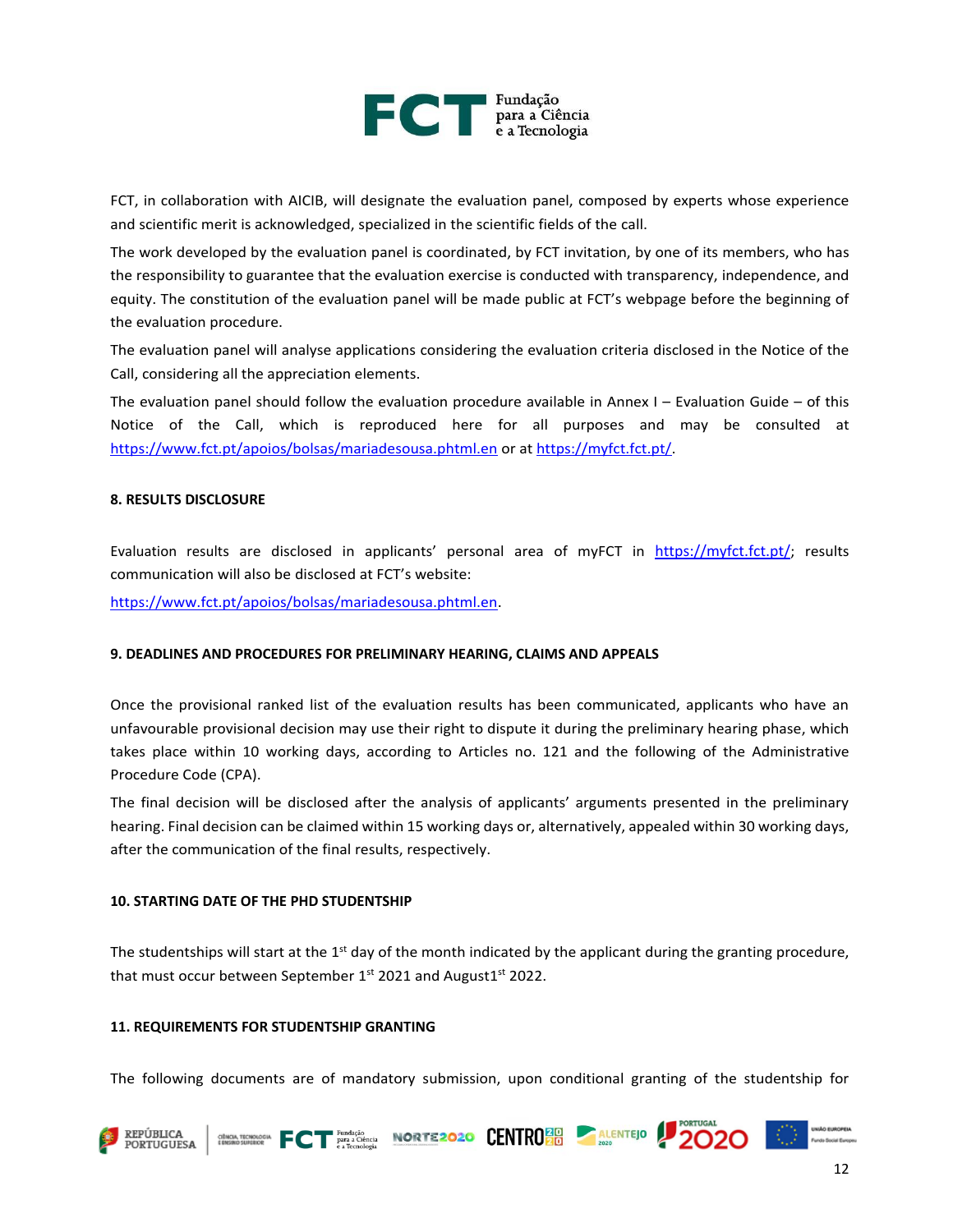

purposes of contracting thereof:

- a) Copy of the documents of personal identification, tax number and, if applicable, social security1;
- b) Document of proof of permanent and usual residence in Portugal, if applicable, valid at the studentship starting date. In case the work plan of the requested studentship is held, entirely or partially, in foreign institutions, applicants, independently of their nationality, will have to present, upon contracting, the document of proof of permanent and usual residence in Portugal;
- c) Copy of the academic degree certificates, if applicable;
- d) Document proving the acceptance and registration in the 3rd study cycle from the educational offer in the higher education institution that will grant the academic degree;
- e) Supervisor(s) statement declaring to coordinate the work plan, as established in Article no. 5-A of the Statute for Research Fellowships (template will be made available by FCT);
- f) Institutional document supporting the applicant, issued by the institution(s) where the work plan will be carried out, guaranteeing the necessary conditions to its successful development, as well as the fulfilment of the duties established in Article no. 13 of the Research Fellowship Holder Statute (template will be made available by FCT);
- g) Updated document proving the exclusivity dedication regime (template will be made available by FCT).

The studentship granting is still dependent on:

- The fulfilment of all the requirements listed in this Notice of the Call;
- The results of scientific evaluation;
- The absence of unjustified non-compliance of the fellowship holder during previous directly or indirectly FCT funded fellowships;
- FCT available budget.

The lack of any of the necessary documents to complete the contracting procedure implies the expiration of the studentship granting and conclusion of the process; applicants have up to 6 months after the disclosure of the provisional granting to present all of the listed documents.

#### **12. FUNDING**

Studentships payment will start after returning the signed contract to FCT, which should happen within the 15

 $^1$  The presentation of these documents may optionally be substituted by the in-person presentation in the funding agency, which will keep all the elements needed for the validation and execution of the contract, including the numbers of personal identification, taxation and social security, as well as the respective dates of expiry.





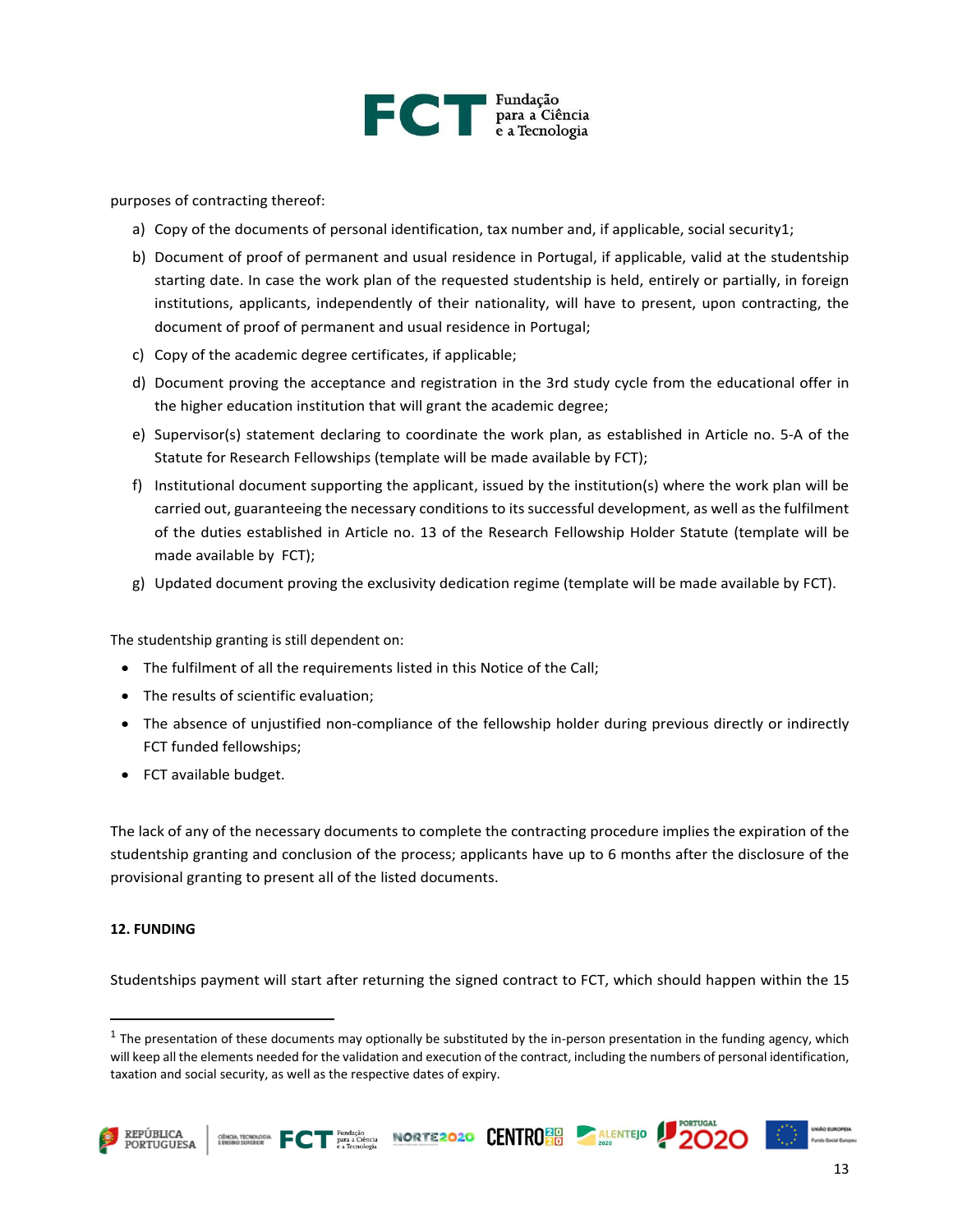

working days after its delivery.

The studentships granted in this call will be financed by FCT using the State Budget fund and, whenever eligible, using the European Social Fund (ESF), under the PORTUGAL 2020 programme, in particular, under *Programa Operacional Regional do Norte (NORTE 2020)*, *Programa Operacional Regional do Centro (Centro 2020)* and *Programa Operacional Regional do Alentejo (Alentejo 2020)*, or any other funding schemes that might be approved, according to the respective requirements.

#### **13. STUDENTSHIP ALLOWANCE**

According to the applicant's situation, a monthly maintenance allowance is granted, the amount of which varies according to whether the studentship holder is active in the country or abroad, in accordance with the table in Annex I of the RBI.

The studentship may also include additional allowances, according to RBI's Article no. 18 and the values indicated in its Annex II.

All the studentship holders have a personal accident insurance related to the research activities, which FCT will support.

All studentship holders who are not beneficiaries of any social protection regime can use the right to social security through the voluntary social insurance regime, under the terms of the Contributory Scheme of the Social Security System. FCT will ensure the charges resulting from contributions under the terms and with the limits provided in Article no. 10 of the EBI.

#### **14. PAYMENT OF STUDENTSHIP ALLOWANCE**

Payments due to the studentship holder are made by bank transfer to the respective indicated account. The monthly maintenance allowance is paid on the first working day of each month.

Registration, enrolment, or tuition fees components are paid as follows:

- In case the studentship holder has enrolled in a national institution, FCT will directly pay to that institution;
- In case the studentship holder has enrolled in a foreign institution, the grantee is the responsible for its payment to that institution.

#### **15. TERMS AND CONDITIONS OF PHD STUDENTSHIP RENEAWAL**

The renewal of the studentship always depends on applicant's submission, within 60 working days prior to the renewal start date, of the following documents:

a) Declaration issued by the supervisor(s) and by the host institution(s) attesting the work plan development and the evaluation of the respective activities;

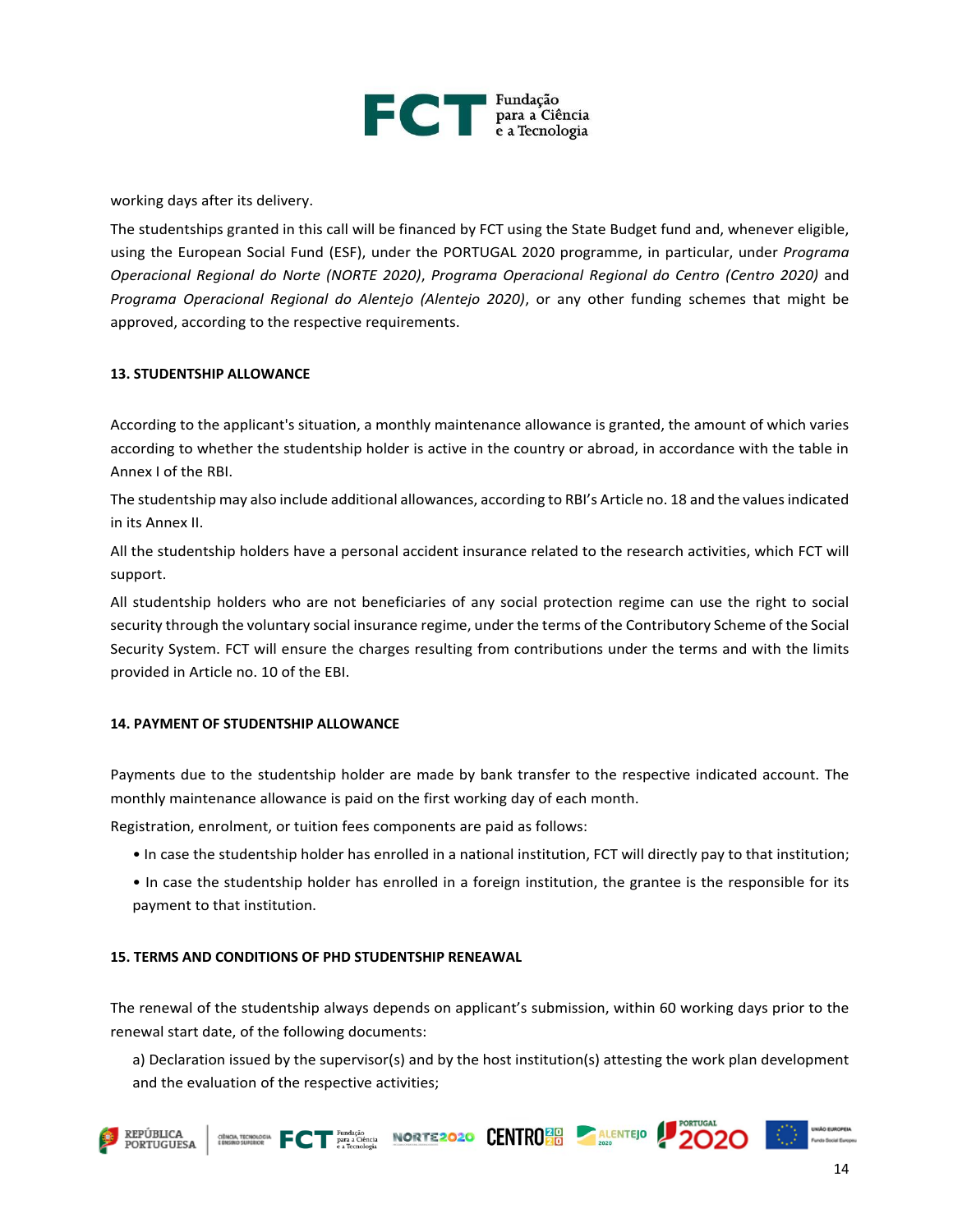

- b) Updated document proving compliance with the exclusive dedication regime;
- c) Declaration demonstrating the enrolment renewal in the study cycle leading to the doctoral degree.

#### **16. INFORMATION AND PUBLICITY OF THE GRANTED FUNDING**

All the R&D activities carried out by the grantee, directly or indirectly financed by the studentship, namely, communications, publications and scientific creations, as well as thesis, must include the reference to FCT and European Social Fund (ESF) financing. In particular, these references should mention the following operational programmes *Programa Operacional Regional do Norte (NORTE 2020)*, *Programa Operacional Regional do Centro (Centro 2020)* and *Programa Operacional Regional do Alentejo (Alentejo 2020)*, or additional funding schemes that might be approved. Insignia of FCT, MCTES, ESF and EU must therefore be included in the documents referring to these actions, according to the graphic rules of each operational programme.

The disclosure of research results funded according to the RBI provisions must comply with the open access guidelines, publications and other research results in accordance with FCT rules.

For all the studentships, in particular in case of European funded actions, namely the ESF, may be performed monitoring and controlling actions by national or European entities according to the applicable legislation. Grantees must therefore collaborate and provide all the required information, including answering to surveys and evaluation studies in this area, even though the studentship might has already ceased.

#### **17. NON-DISCRIMINATION AND EQUAL ACCESS POLICY**

FCT promotes a policy of non-discrimination and equal access, thus no applicant may be privileged, benefited, damaged, or deprived of any right or exempted from any duty. This includes ancestry, age, sex, sexual orientation, marital status, family situation, economic situation, education, origin or social condition, genetic heritage, reduced work capacity, disability, chronic disease, nationality, ethnicity or race, land of origin, language, religion, political or ideological beliefs or trade union affiliation.

#### **18. APPLICABLE LEGISLATION AND REGULATION**

The present call is governed by this Notice of the Call, the FCT Regulation of Research Fellowships, approved by the Regulation no. 950/2019, published in the Series II of the DR, of 16<sup>th</sup> December, by the Research Fellowship Holder Statute, approved by the Law no. 40/2004, of 18<sup>th</sup> of August, in its current version, and by other applicable national and European legislation.

FCT also recommends the careful reading of all the documentation supporting the application, namely, the Application Guide and the Evaluation Guide, available at FCT website at: <https://www.fct.pt/apoios/bolsas/mariadesousa.phtml.en> or at the myFCT portal: [https://myfct.fct.pt/.](https://myfct.fct.pt/)